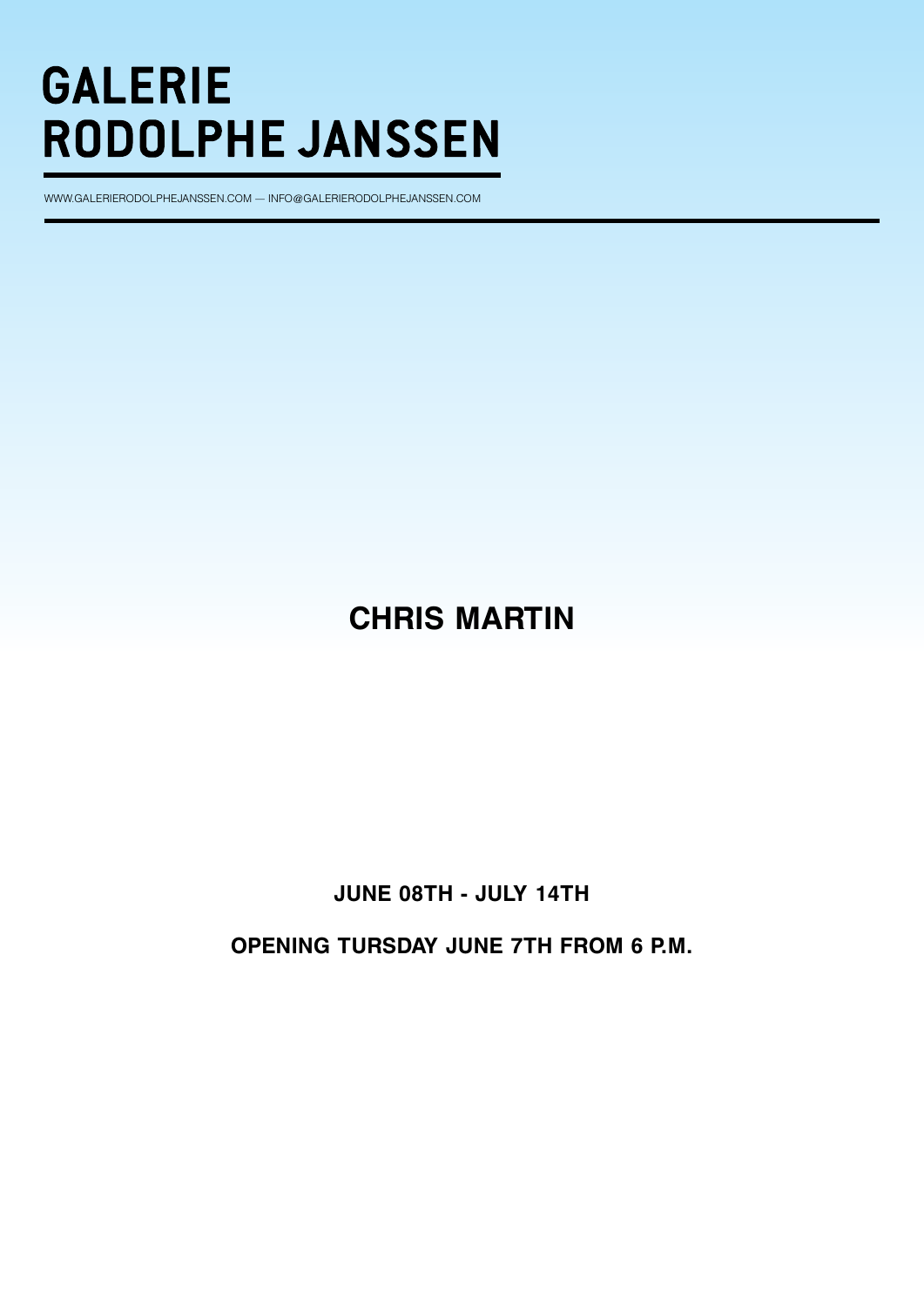www.galerIerOdOlphejaNsseN.cOm — INfO@galerIerOdOlphejaNsseN.cOm

Galerie Rodolphe Janssen is pleased to present its first solo show of its new artist Chris Martin (born 1954, USA)

Pushing the boundaries between the most sophisticated formalism and outsider art's instinctive logic, Chris Martin makes abstract painting look enviably effortless. His large scale canvases reflect a zany approach to experimentation and a methodological mode of play, conceiving painting as something intrinsically haptic that resolves from an intimately hands-on negotiation of materials. India, the exploration of psychedelics in the 1070's and his 15 years job as an art therapist for AIDS patients in New York highly influenced his work.

Chris Martin's works are renowned for their extremely physical surfaces which are created by collaging found items onto the canvas. In the newspaper serie, Martin is constantly questioning the boundaries between high art, kid's art, sidewalk art, folk art or just scrap of newspaper he found on the sidewalk or on the floor of his studio.

In the glitter serie, the painting's texture is made of glitter with a bold graphic motif of a constellation network, Martin references the connective processes of making, placing his topsy-turvy rationale as a field of wonder and contemplation. Chris Martin is, as his outsiders mentors Forrest Bess, Albert Pinkhlam Ryder or Myron Stout, an artist who «*work from inner necessity»,* showing us with generosity that art is not only a product of education or of the market but it can bring us inside ourselves.

*«It's a huge struggle to find freedom and make painting real. There is no intrinsic value in painting. It's never*  valuable because it's well made, or because it's beautiful like fine furniture. The only true value is communication. If *it transmits energy than it serves its purpose.. (...) These forms come from a long process of unconscious drawing. Then there is this desire to see it paint - a kind of compulsive curiosity that drives me to choose colors, mix up buckets of paint, and prepare a surface. The actual performing of painting involves giving oneself over to a series of actions and trusting in the body and what the body knows. And when I step back to look at this thing, I'm still trying to figure it ut just like everybody else.»*

Excerpted from Art in conversation, *Chris Martin with Craig Olson,* by Craig Olson, in The Brooklyn Rail, 2008

*«Martin is a firm believer in the beauty and surprise of chance operations, in knowing and not being sure of what he is doing at any given moment. His approach is at the same time serious, playful, and playfully serious. (…) Martin's vehicle is unquestionably painting, its history and those he identifies with as its key spiritual practitioners, and in quoting from them he is enfolding their visual language with his own, simultaneously conversing with these artists and being inside of his own head. In this sense, painting is equally a means for him to lose and find himself, over and over again.»*

Excerpted from *Chris Martin: In the Mind's Eye,* by Bob Nickas; Chris Martin: Staring at the Sun, published by the Verlag der Buchhandlung Walther König, 2011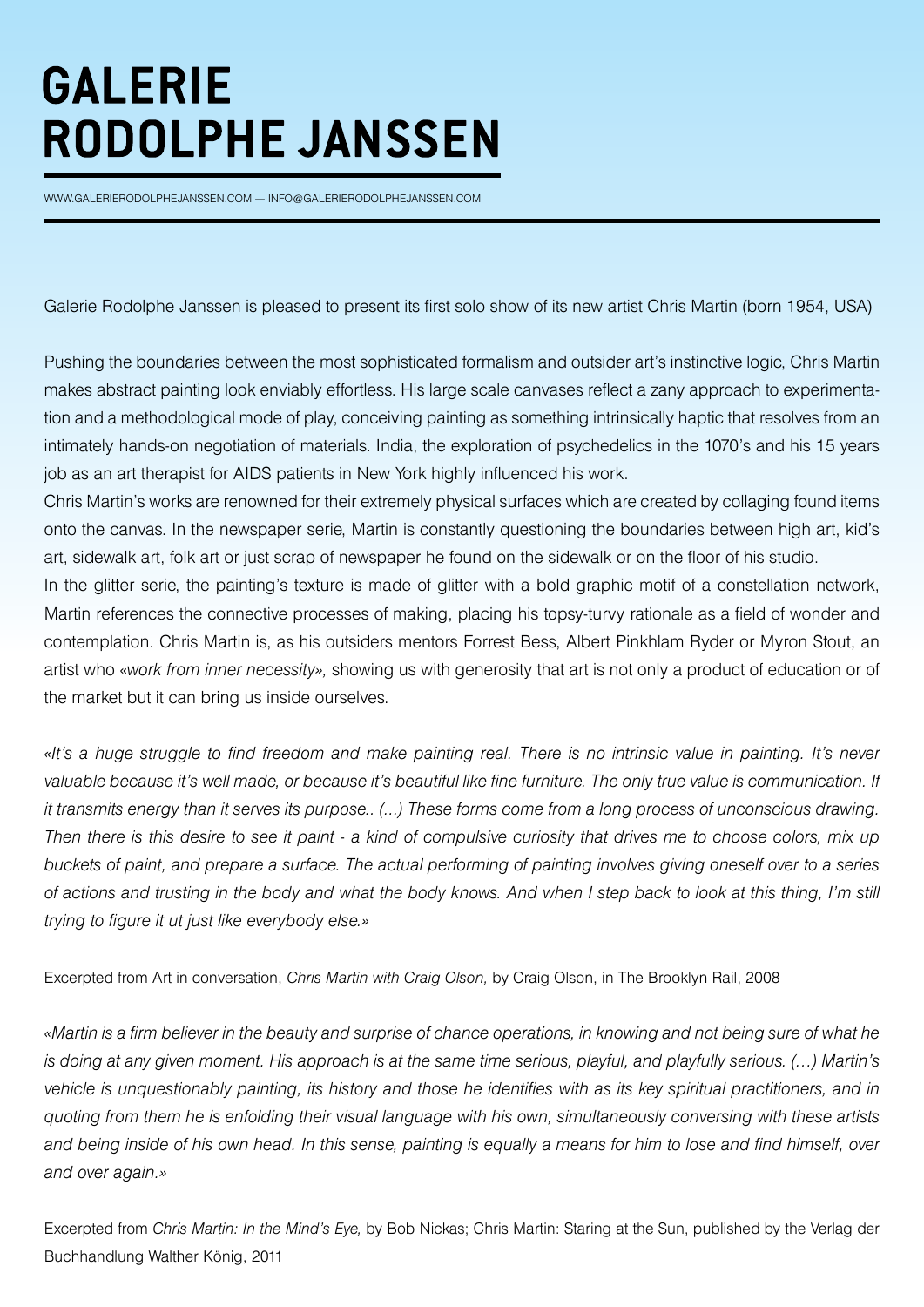www.GALERIERODOLPHEJANSSEN.COM — INFO@GALERIERODOLPHEJANSSEN.COM

Chris Martin's recent exhibition include solo shows at Mitchell-Innes & Nash, the Corcoran Gallery of Art in Washington DC, and group shows : *Painting Now* at Eva Presenhuber in Zurich, *Abstract America* at the Saatchi Gallery in London, *Painting as Fact – Fact as Fiction* at de Pury and Luxembourg, Zurich, and *The Painted World* at P.S.1 Contemporary Art Center, New York.

His work is in public collections including the Corcoran Gallery; the Museum of Contemporary Art, Chicago; and the Denver Art Museum.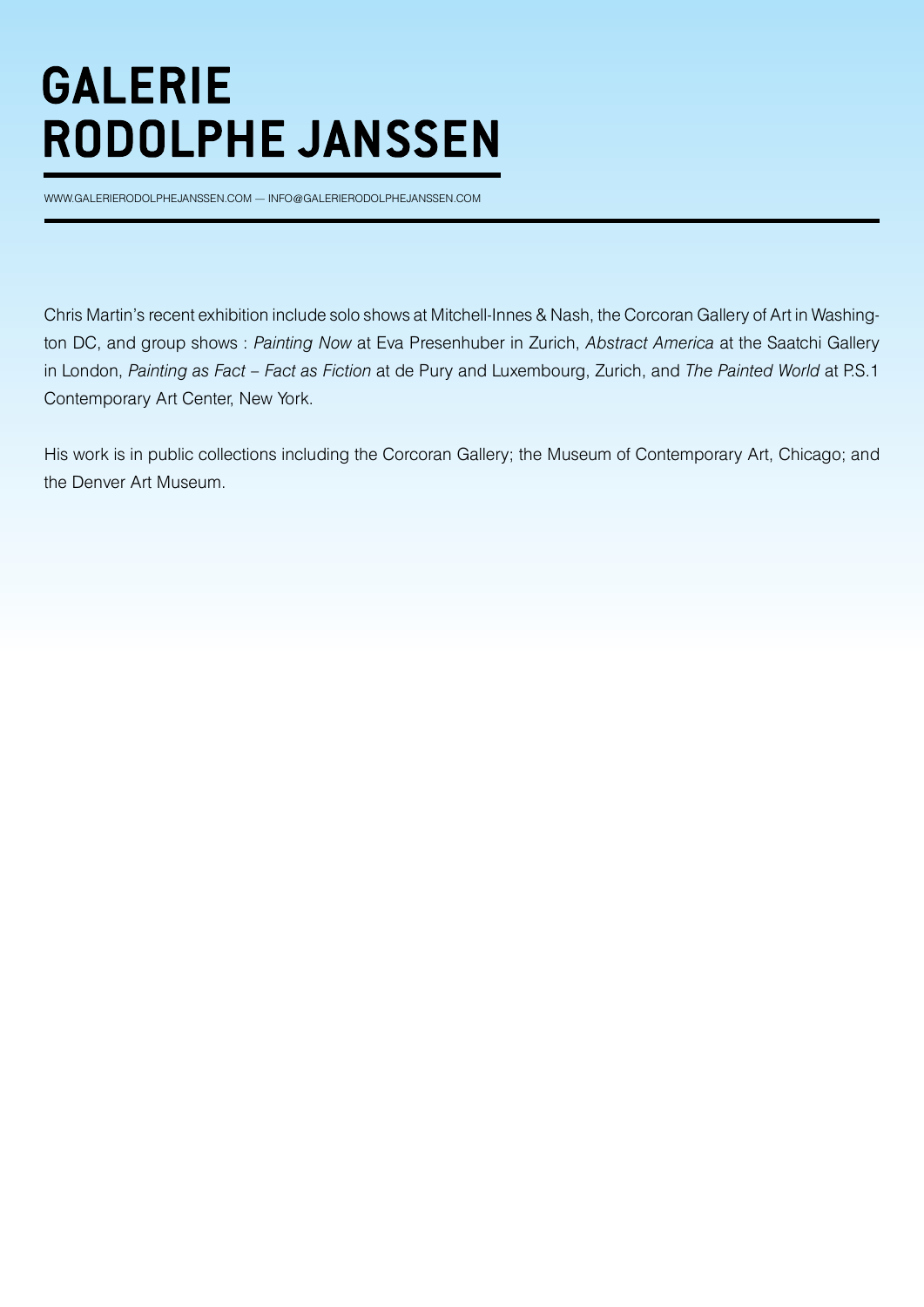WWW.GALERIERODOLPHEJANSSEN.COM — INFO@GALERIERODOLPHEJANSSEN.COM

# **CHRIS MARTIN**

Born 1954, Washington D.C. Lives & works in Brooklyn, NY

# **EDUCATION**

1992 : BFA, Certificate of Art Therapy, School of Visual Arts 1972-1975 : Yale University, New Haven, CT

# **SELECTED SOLO EXHIBITIONS**

#### **2012**

Galerie Rodolphe Janssen, Brussels Mitchell-Innes & Nash , New York

#### **2011**

*Staring at the Sun*, Kunsthalle Düsseldorf, Düsseldorf, Germany *Painting Big*, The Corcoran Gallery of Art, Washington DC

#### **2010**

*Joe Bradley & Chris Martin*, Mitchell-Innes & Nash KOW, Berlin, Germany

#### **2009**

*Aberrant Abstraction*, Nerman Museum, Kansas City, Kansas *Works on Paper*, Mitchell-Innes & Nash, New York KOW, Berlin, Germany

#### **2008**

Mitchell-Innes & Nash, New York

#### **2007**

Daniel Weinberg Gallery, Los Angeles, CA

# **2006**

Daniel Weinberg Gallery, Los Angeles, CA Bernard Toale Gallery, Boston, MA

# **2005**

Uta Scharf Gallery, New York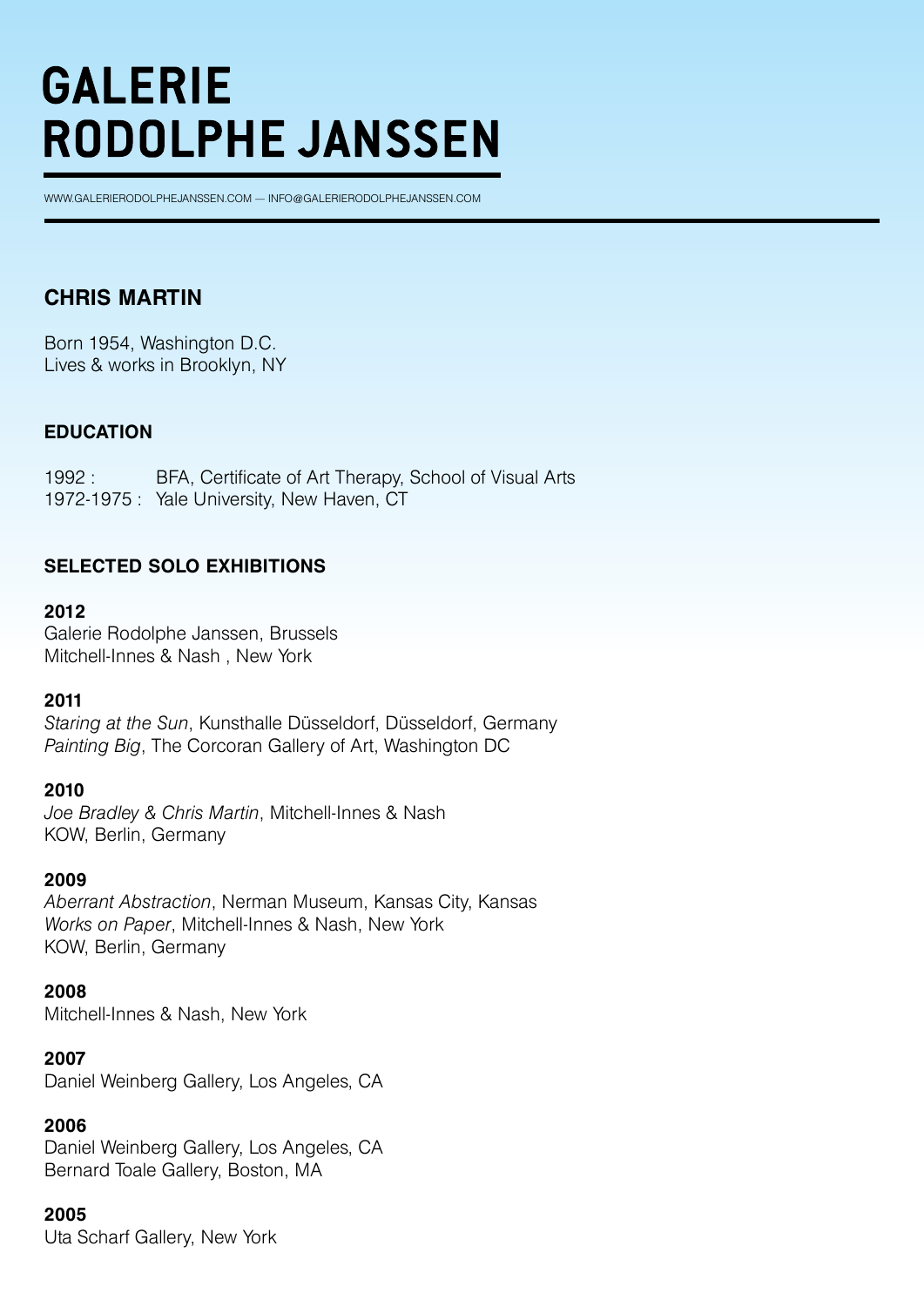WWW.GALERIERODOLPHEJANSSEN.COM — INFO@GALERIERODOLPHEJANSSEN.COM

Sideshow Gallery, Brooklyn, NY

#### **2001**

Malca Fine Arts, New York Galapagos Art and Performance Space, Brooklyn, NY Sideshow Gallery, Brooklyn, NY

#### **2000**

Galapagos Art and Performance Space, Brooklyn, NY

**1998** Bill Maynes Gallery, New York

**1997** Pierogi Gallery, Brooklyn, NY

**1996** Mario Diacono Gallery, Boston

**1995** Bernard Toale Gallery, Boston

**1992** John Good Gallery, New York

**1991** Jiminez & Algus Gallery, Brooklyn, NY

**1990** John Good Gallery, New York

#### **1988**

Diane Brown Gallery, New York Philippe Briet Gallery, New York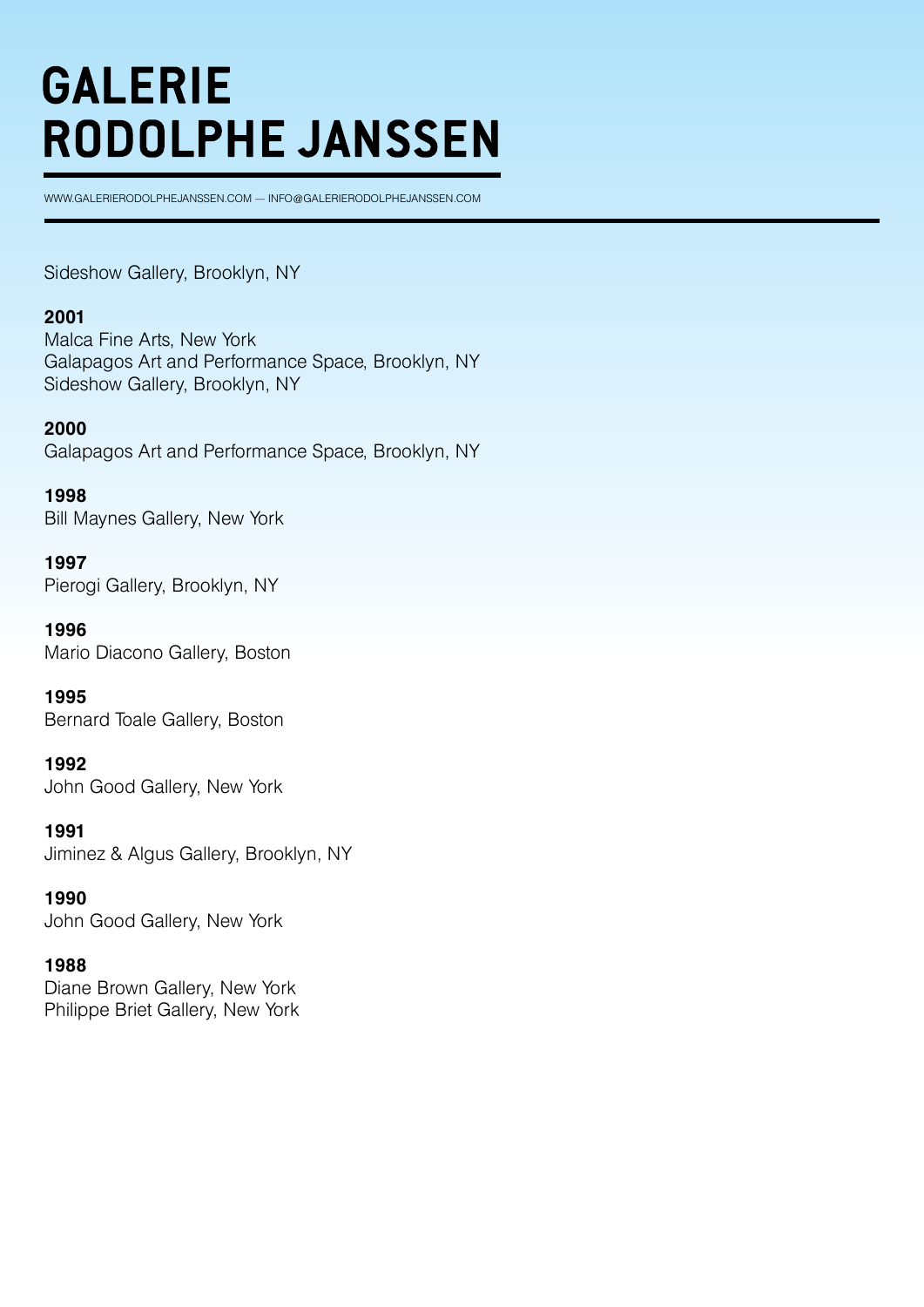WWW.GALERIERODOLPHEJANSSEN.COM — INFO@GALERIERODOLPHEJANSSEN.COM

# **SELECTED GROUP EXHIBITIONS**

#### **2012**

*Best of 2012*, Soloway Gallery, New York

# **2011**

*Bodybraingame, curated by Hudson,* Rhona Hoffman Gallery, Chicago *Pure Freude,* Nationalmuseum, Duesseldorf *Bridgehampton Biennial,* Bridgehampton *We Regret to Inform You There is Currently No Space or Place for Abstract Painting,* Martos Gallery, New York

# **2010**

*Jr. and Sons, curated by Joe Bradley*, Zach Feuer, New York Devotion, Zurcher Studio, New York

# **2009**

*Abstract America,* Saatchi Gallery, London *Put it on Paper,* Edward Thorp Gallery, New York *Inside Abstraction - Part 1*, Janet Kurnatowski Gallery, Brooklyn *Forgotten in the Smile,* Envoy Gallery, New York

# **2008**

*Present Tense*, Spanierman Modern, New York *Works on Paper,* Bravin Lee Programs, New York *Unnameable Things,* Artspace, New Haven, CT *Shape Shifters: New York Painters,* Sideshow Gallery, Brooklyn, NY & A.D. Gallery, University of North Carolina at Pembroke

# **2007**

*Heralds of Creative Anachronism,* D'Amelio Terras, New York, NY *Unfathom,* Max Protetch, New York *Painting as Fact – Fact as Fiction,* de Pury & Luxembourg, Zurich *Block Party II: An Exhibition of Drawings,* Daniel Weinberg Gallery, Los Angeles

# **2006**

*Abstract,* Mitchell-Innes & Nash, New York, NY *Invitational Exhibit,* American Academy of Arts and Letters, NY *Getting It Right,* OSP Gallery, Boston, MA *Block Party: An Exhibition of Drawings,* Daniel Weinberg Gallery, Los Angeles *Leslie Roberts, Chris Martin, Gelah Penn,* Holiday Gallery, Brooklyn, NY *Everywhichway,* Thorpe Gallery, NY *Inside Out,* Byrdcliffe Arts Colony, Woodstock, NY *Mirror of Our Obsessions and Fears,* Black and White Gallery, Brooklyn, NY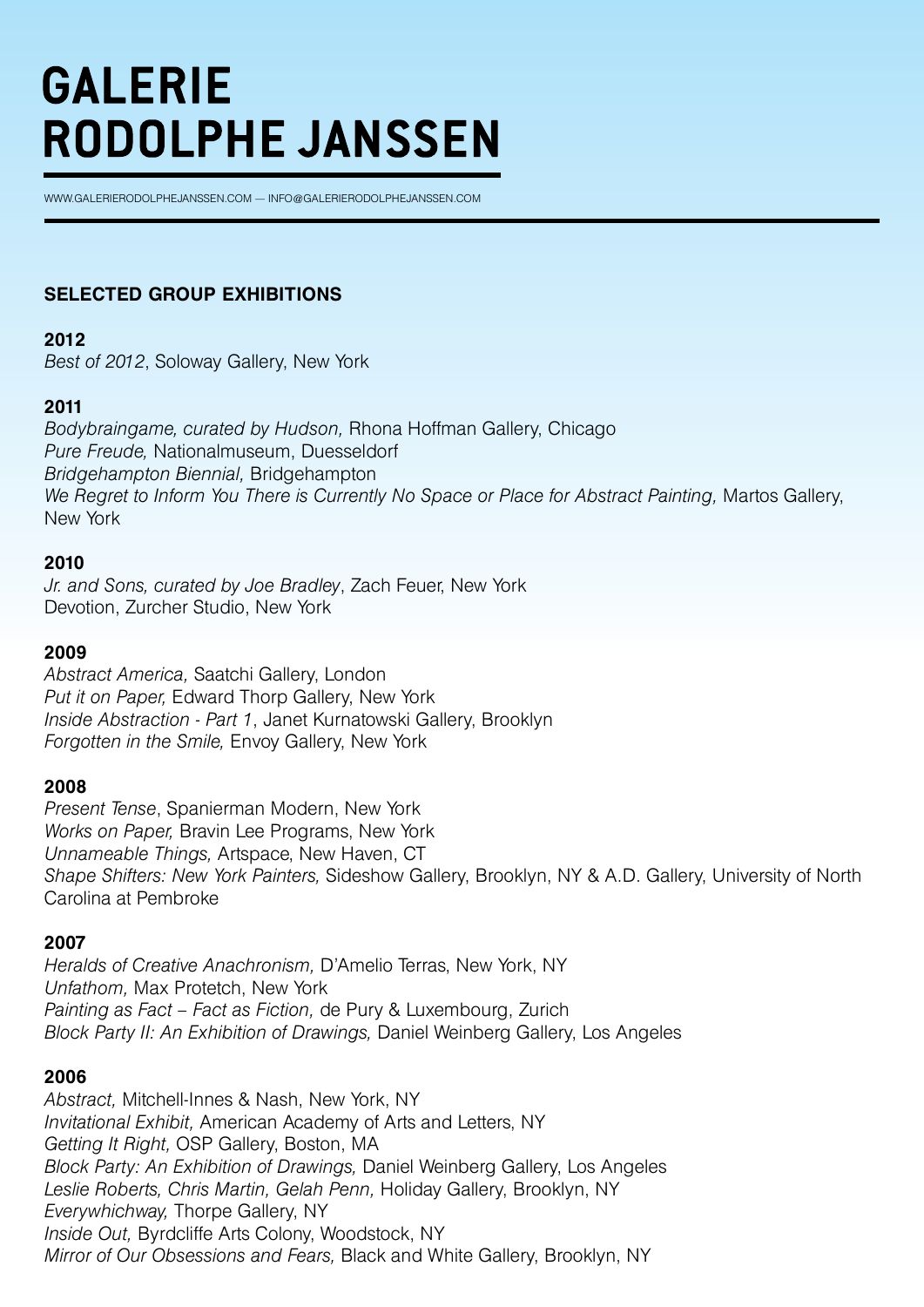WWW.GALERIERODOLPHEJANSSEN.COM — INFO@GALERIERODOLPHEJANSSEN.COM

*War Is Over,* Sideshow Gallery, Brooklyn, NY

#### **2005**

P.S.1 Contemporary Art Center, NY, The Painted World Feature Gallery, NY, Meditative *Paint It Black,* Betty Cunningham Gallery, NY *Work On Paper,* Sideshow Gallery, Brooklyn, NY *Field Questions,* Rosenwald-Wolf Gallery, University of the Arts, Philadelphia, PA *30th Anniversary Exhibition,* Andre Zarre Gallery, New York, NY

#### **2004**

*Art of the Neighborhood,* Tastes Like Chicken Art Space, Brooklyn, NY *In Face of Silence,* Karl Ernst Osthaus Museum, Hagen, Germany *Contemporary New York,* J. Johnson Gallery, Jacksonville Beach, Florida *Naked,* June Fitzpatrick Gallery, Portland, ME *Luck of the Drawn,* Geoffrey Young Gallery, Great Barrington, MA *Peace,* Sideshow Gallery, Brooklyn, NY *"Counterpoise"*, Studio 18 Gallery, New York, NY *The Color Imperative,* N3 Project Space, Brooklyn, NY

# **2003**

*The Invisible Thread,* Newhouse Center for Contemporary Art, Staten Island, N.Y. *Clear Intentions,* The Rotunda Gallery, Brooklyn, NY *The Incredible Lightness of Being,* Black and White Gallery, Brooklyn NY

#### **2002**

*Integrated Sensibilities,* Andre Zarre Gallery, New York, NY *All Drawing,* Gallery 817, Philadelphia, PA *Merry,* Sideshow Gallery, Brooklyn, NY

# **2001**

*Made in Brooklyn,* Brooklyn Rail Gallery, Brooklyn, NY *Waiting List,* Geoffrey Young Gallery, Great Barrington, MA *Luck of the Drawn,* Geoffrey Young Gallery, Great Barrington, MA *Expanding Tradition*, Deutsche Bank Gallery, New York NY

# **2000**

*Significant Pursuits: Paint and Geometry,* Smack Mellon Studios, Brooklyn, NY *Painting Abstraction,* New York Studio School, New York *Fundamental Occurrences,* Malca Fine Art, New York *Flashlight,* Flipside Gallery, Brooklyn, NY *An Homage to Albert Pinkham Ryder,* The State of the Art Gallery, Brooklyn, NY

# **1999**

*Rage for Art,* Pierogi Gallery, Brooklyn, NY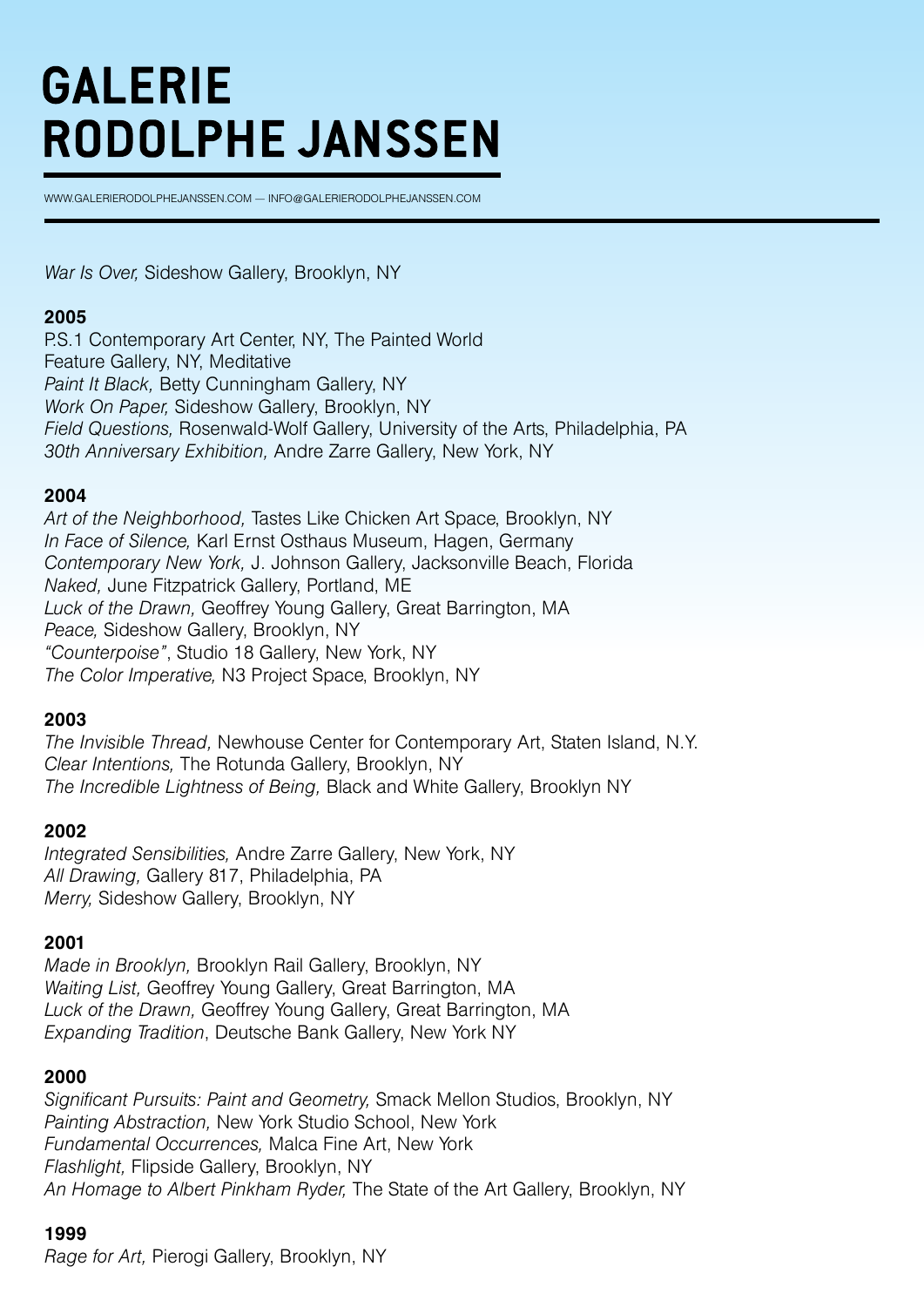WWW.GALERIERODOLPHEJANSSEN.COM — INFO@GALERIERODOLPHEJANSSEN.COM

#### **1998**

*Art on Paper,* Weatherspoon Art Gallery, University of North Carolina, NC *The Word on Art,* Icon Contemporary Art, Brunswick, ME

#### **1997**

*Alive and Well - New Painting,* Elizabeth Harris Gallery, New York *Current Undercurrents - Working in Brooklyn,* Brooklyn Museum, Brooklyn, NY *Christ in Recent New York Art,* Walsh Art Gallery, Fairfield University, CN *Blanc and White,* Mott Works Gallery, New York

#### **1994**

*Review/Preview,* Bernard Toale Gallery, Boston, MA *Le Temps d'un Dessin,* Galerie de l'Ecole des Beaux Arts, Lorient, France

#### **1993**

*Contemporary Drawing Part 2,* Arena Gallery, New York *Four Walls at PS1- Seven Rooms/Seven Shows,* PS1 Museum, Long Island City, NY

# **1992**

*A New American Flag,* Max Protech Gallery, New York

# **1991**

*Visions/Revisions: Selections from the Contemporary Collection,* The Denver Museum, CO *Ecstasy*, Dooley La Cappellaine Gallery, New York *Works on Paper,* John Good Gallery, New York *Young American Painters,* Tavelli Gallery, Aspen, CO.

# **1990**

*Words as Symbols,* Aldrich Museum, CO. *Aids Timeline1990,* Wadsworth Atheneum, Hartford, CO. *Shaman: Apfulbaum, Bueys, Droese, Lucas, Martin, Polke,* John Good Gallery, New York *Provocative Abstraction: New Painting New York,* Karl Bornstein Gallery, Santa Monica, CA.

#### **1989**

*Contemporary Abstract Painting,* HBO Headquarters, New York *Post Modern Painters,* John Good Gallery, New York *Lannan Acquisitions,* La Jolla Museum of Contemporary Art, California *Painting Between Awareness and Desire,* Cyrus Gallery, New York

#### **1988**

Pratt Institute, Brooklyn, NY, Institute of North American Studies, Barcelona, Spain, Sightings - Drawing with Color *Selections from the Edward Albee Collection,* Freedman Gallery, Albright College, PA